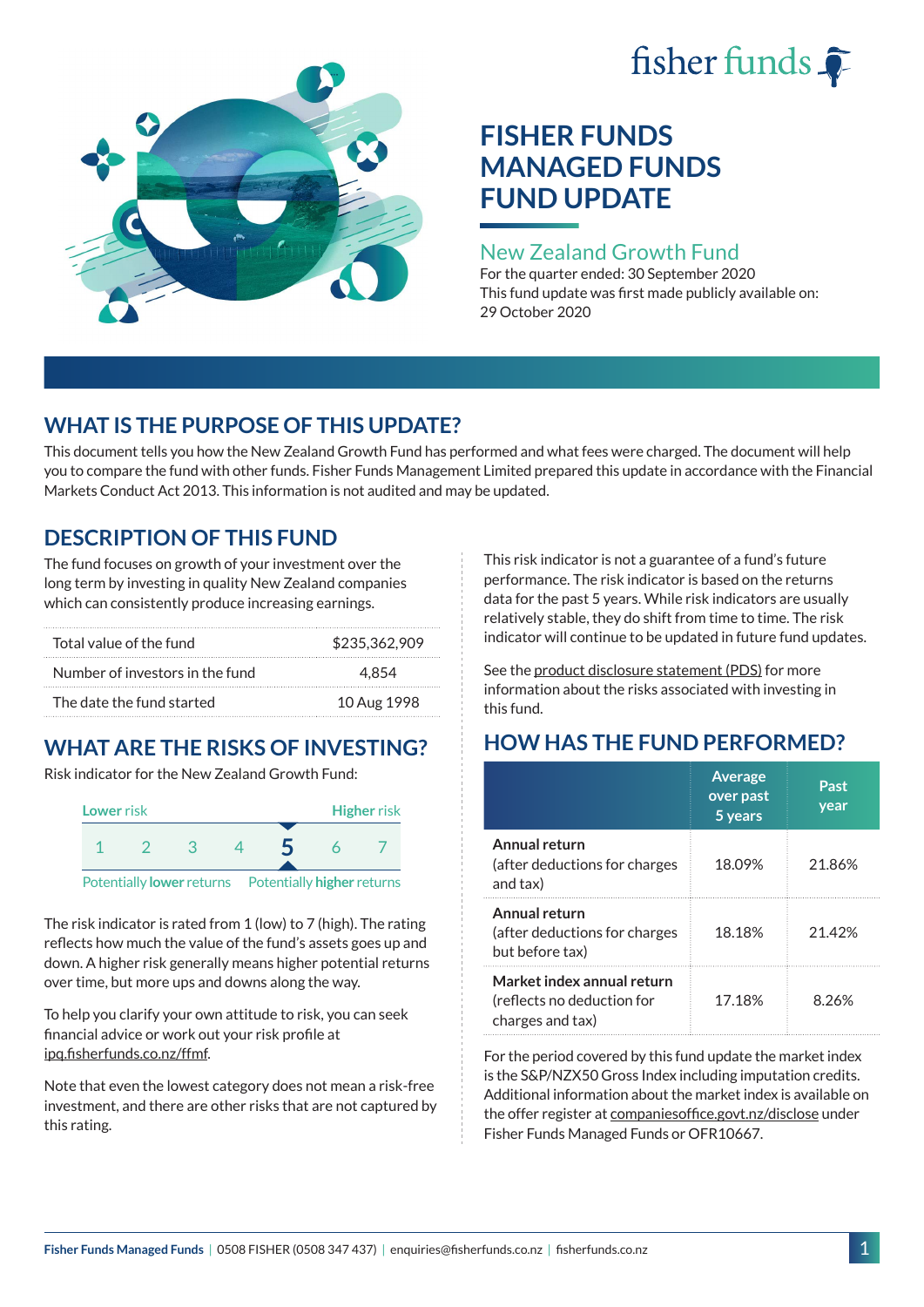## **ANNUAL RETURN GRAPH**



This shows the return after fund charges and tax for each of the last 10 years ending 31 March. The last bar shows the average annual return for the last 10 years, up to 30 September 2020.

**Important:** This does not tell you how the fund will perform in the future.

Returns in this update are after tax at the highest prescribed investor rate (PIR) of tax for an individual New Zealand resident. Your tax may be lower. The market index return reflects no deduction for charges and tax.

#### **WHAT FEES ARE INVESTORS CHARGED?**

Investors in the New Zealand Growth Fund are charged fund charges that include GST. In the year to 31 March 2020 these were:

|                                                | % of net asset value |
|------------------------------------------------|----------------------|
| <b>Total fund charges</b>                      | 3.26%                |
| Which are made up of:                          |                      |
| Total management and<br>administration charges | 1.41%                |
| Inding:                                        |                      |
| Manager's basic fee                            | 1.29%                |
| Other management and<br>administration charges | በ 12%                |
| Total performance-based fees <sup>1</sup>      | 1 85%                |

Small differences in fees and charges can have a big impact on your investment over the long term.

#### **EXAMPLE OF HOW THIS APPLIES TO AN INVESTOR**

Katie had \$10,000 in the fund at the start of the year and did not make any further contributions. At the end of the year, Katie received a return after fund charges were deducted of \$2,186 (that is 21.86% of her initial \$10,000). Katie did not pay other charges. This gives Katie a total return after tax of \$2,186 for the year.

#### **WHAT DOES THE FUND INVEST IN? Actual investment mix**

This shows the types of assets that the fund invests in.



#### **Target investment mix**

This shows the mix of assets that the fund generally intends to invest in.